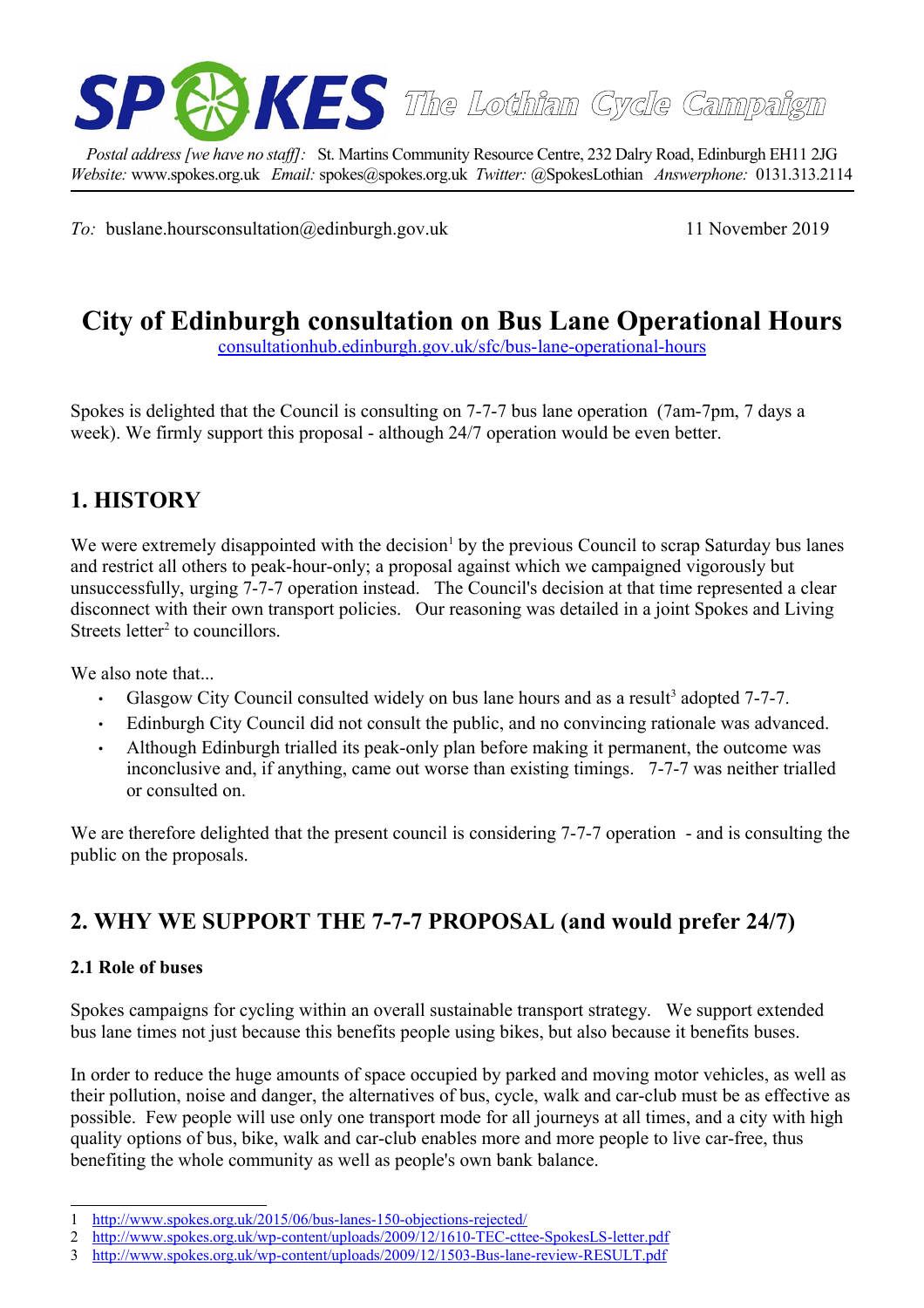### **2.2 Council Policy**

Relevant policies and statements in the Council's *Local Transport Strategy*<sup>[4](#page-1-0)</sup> include the following, which all point to support for increasing bus lane operational hours to 7-7-7, or indeed 24/7.

- **PubTrans1:** The Council will presume in favour of giving buses and Trams *priority over other motorised traffic*
- **PubTrans7:** The Council will continue to maintain the bus lane network, review it regularly and *extend* it or *enhance* it where opportunities arise
- **Walk1:** The Council will seek opportunities to improve pedestrian facilities
- **[9.2]:** The attractiveness of cycling is dependent on the degree to which the road network is dominated by motor vehicles.

## **2.3 Bus delays**

In its response to Edinburgh's trial of peak-only bus lanes (before the trial was made permanent) Lothian Buses stated, *"Bus lanes are an effective mitigation measure for congestion and as such their provision is important in encouraging modal shift to public transport"* and *"The analysis did not show a conclusive effect on transit times but did show a consistent marginal increase."*

Here Edinburgh's award-winning bus company clearly summarised the importance of the bus lane network and reported a *"consistent marginal increase"* in journey times when operational hours were cut. There is thus every reason to expect times to improve when hours are extended.

Professor David Begg (who introduced Edinburgh's Greenways bus-lane network when he was Transport Convener, and is an expert on public transport) has stated<sup>[5](#page-1-1)</sup>, "When they were first introduced, *Edinburgh was the only city in the UK to show a consistent improvement in bus journey times. However, since then bus journey times in Edinburgh have been increasing."* This he put down to increasing congestion and inadequate enforcement of bus lanes.

He also stated that if journey times increase by 10%, then full-fare patronage falls by 10%-14% .

Answering questions at a later Spokes public meeting,<sup>[6](#page-1-2)</sup> in 2018, Prof Begg said bus speed is critical to increasing patronage, so congestion is a serious danger. Bus lanes should be maintained at a high standard (funded by bus income), enforced strictly, and the cut in bus lane hours was of "great concern."

# **2.4 Cycling aspects – reducing danger and fear, and providing direct routes**

The ideal infrastructure for safe and pleasant cycling on busy roads is segregated provision, and we are pleased that the Council now recognises this. Nonetheless, where segregated provision is not yet in place, bus lanes – when operational and when enforced – provide a much safer and more pleasant environment for cycling than mixing with all traffic. Buses are relatively few compared to general traffic, and Lothian Buses drivers have significant cycle awareness training, including on-bike. Other companies, with less cycle training, do at least have professional drivers unlike much general traffic.

Furthermore, roads with bus lanes tend to be major routes to important destinations such as workplaces and shopping centres. Cyclists, like anyone else, are often travelling to such destinations, and so tend to prefer the direct and less hilly routes provided by main roads – but only if they feel sufficiently safe. Enforced bus lanes increase the proportion of existing and potential cyclists who feel able to use such routes, albeit segregated routes will increase that proportion much further.

<span id="page-1-0"></span><sup>4</sup> [http://www.edinburgh.gov.uk/download/downloads/id/3525/local\\_transport\\_strategy](http://www.edinburgh.gov.uk/download/downloads/id/3525/local_transport_strategy)

<span id="page-1-1"></span><sup>5</sup> <http://www.edinburghnews.scotsman.com/news/transport/greenways-journey-times-up-18-minutes-1-4144254>

<span id="page-1-2"></span><sup>6</sup> <http://www.spokes.org.uk/2018/06/spokesmtg-city-centre-transformation/>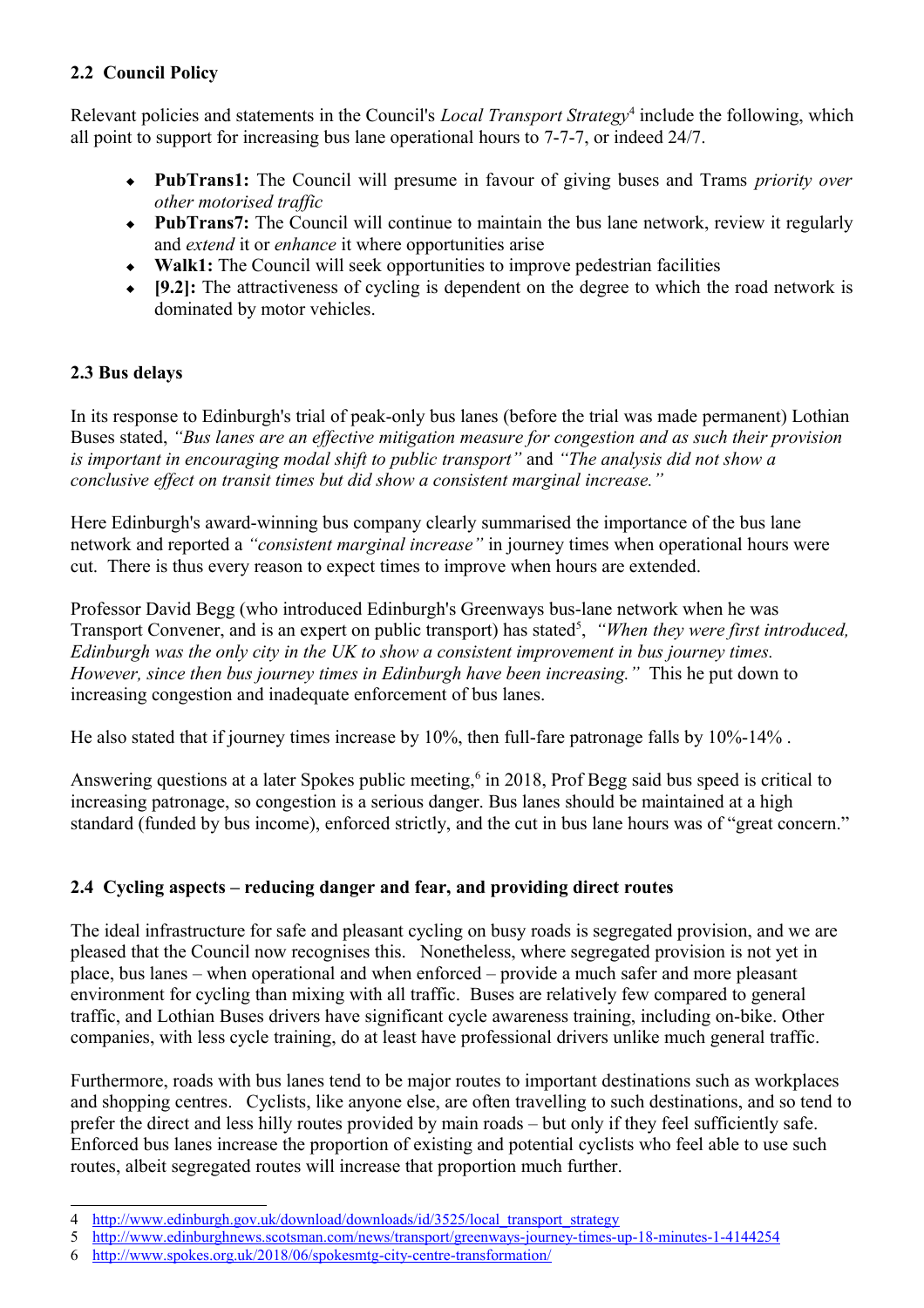Bus lanes with operating hours of 7-7-7 (or, better, 24/7) rather than peak-period only, and assuming adequate enforcement, would thus significantly enhance the city's cycling provision.

The fact that this is a safety issue, not just one of amenity, is illustrated by this video<sup>[7](#page-2-0)</sup> which shows a 'close pass' of a cyclist during the hours when cars are at present allowed in bus lanes. The video shows, first, the back view as a car approaches, then the front view as the car overtakes.

*In watching the video, note the following...*



- $\bullet$  There is no value in the motorist being allowed to use the bus lane there is plenty space in the main traffic lane, with traffic travelling at a similar speed.
- The motorist appears more concerned with keeping within the thick white line of the bus lane than with passing the cyclist at a safe distance, in keeping with the Highway Code.

In summary, the video illustrates an entirely unnecessary danger - a danger which would be largely eliminated by 7-7-7 operation, and the sort of incident which deters people from taking up cycling.

#### **2.5 Pedestrian aspects**

It is not always appreciated that operational bus lanes also benefit pedestrians. Keeping moving traffic one lane away from the footway greatly improves the pedestrian experience in terms of noise, splashing, pollution and general ambience – as the attitude survey in 2.6 below suggests.

Furthermore, crossing the road becomes easier and safer since visibility of traffic is significantly better.

### **2.6 Cyclist & pedestrian attitudes to reduced bus lane operational times**

As part of the previous Council's trial of peak-only bus lanes, a small opinion survey was conducted. Whilst the November 2016 Committee report<sup>[8](#page-2-1)</sup> presented its findings such as to support peak-only, a different interpretation is possible. In particular, the results showed a clear view that walking and cycling conditions under peak-only bus lanes had deteriorated compared to a year earlier, before the experiment. In nearly all questions below, 20%-40% of respondents felt that conditions had become worse, compared to just 3%-10% who felt they were better (the remainder not noticing a difference)...

- Speeding in the bus lane
- $\leftarrow$  Parking in the bus lane
- Crossing the street
- Journeys take longer
- $\leftarrow$  Feels less safe for cycling
- $\triangleleft$  Street is worse for walking or cycling

#### **2.7 Car issues**

Cars tend to stay out of bus lanes due to potential delays from bus stops and parked cars. However, even without such delays, the benefit to drivers of using bus lanes off-peak, when the main traffic lane usually has plenty capacity, is hard to fathom. Thus, since the lanes are vital for buses in the peak, and have little value for cars off-peak, an obvious solution for simplicity and consistency is 7-7-7 or 24/7.

<span id="page-2-0"></span><sup>7</sup> **Close pass video** -<https://www.youtube.com/watch?v=TshXNHSsnU8&feature=youtu.be>

<span id="page-2-1"></span><sup>8</sup> http://www.spokes.org.uk/wp-content/uploads/2009/12/161101-Item\_7.6 Bus Lane Network Review.pdf